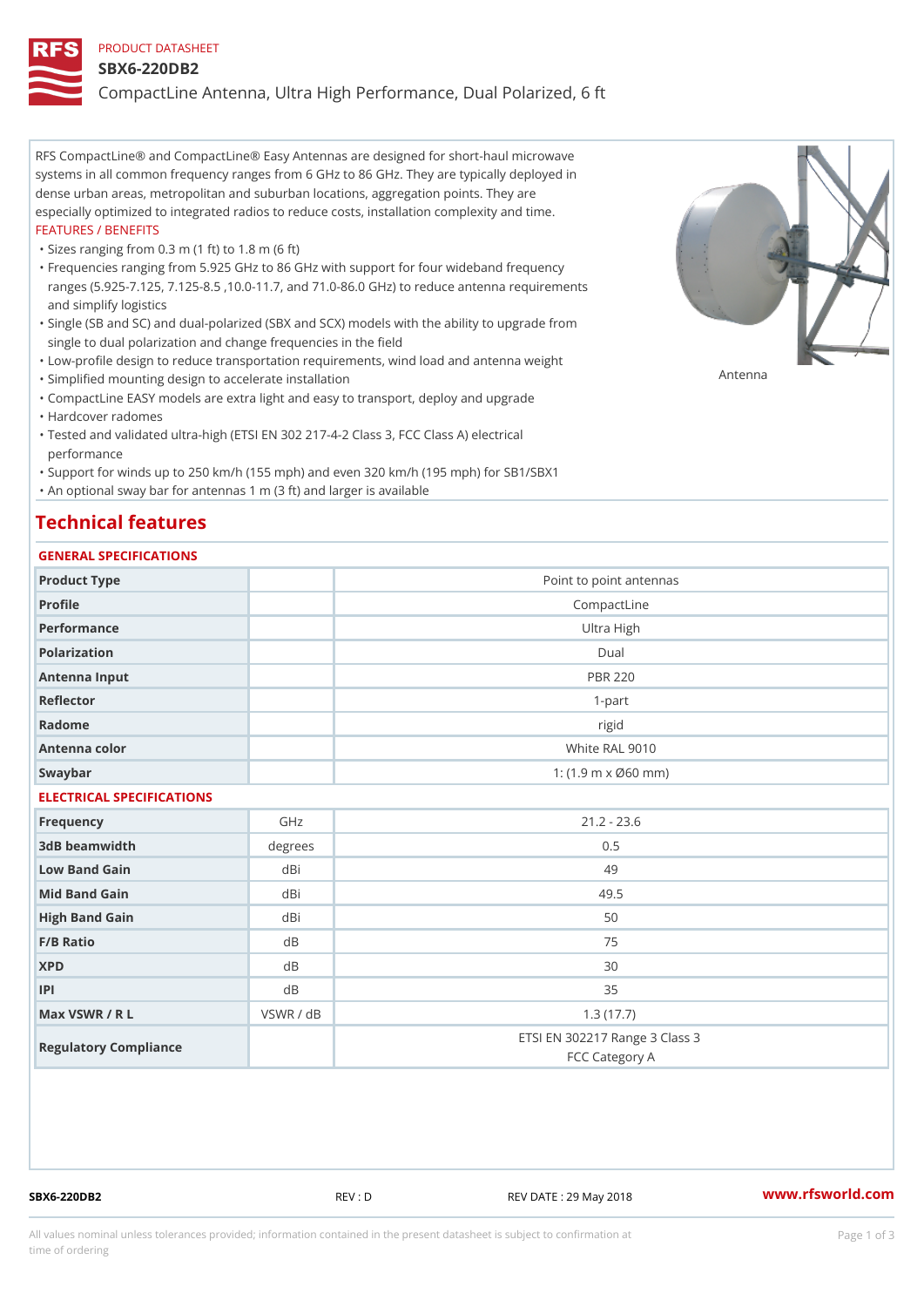## PRODUCT DATASHEET

### SBX6-220DB2

CompactLine Antenna, Ultra High Performance, Dual Polarized, 6 ft

| MECHANICAL SPECIFICATIONS                                                      |              |                                                   |
|--------------------------------------------------------------------------------|--------------|---------------------------------------------------|
| Diameter                                                                       | ft $(m)$     | 6(1.8)                                            |
| Elevation Adjustment                                                           | degrees      | ± 5                                               |
| Azimuth Adjustment                                                             | degrees      | ± 5                                               |
| Polarization Adjustment                                                        | degrees      | ± 5                                               |
| Mounting Pipe Diameter<br>minimum                                              | $mm$ (in)    | 114(4.5)                                          |
| Mounting Pipe Diameter<br>maximum                                              | $mm$ (in)    | 114(4.5)                                          |
| Approximate Weight                                                             | kg (lb)      | 90(198)                                           |
| Survival Windspeed                                                             | $km/h$ (mph) | 252 (155)                                         |
| Operational Windspeed                                                          | $km/h$ (mph) | 252 (155)                                         |
| <b>STRUCTURE</b>                                                               |              |                                                   |
| Radome Material                                                                |              | rigid                                             |
| FURTHER ACCESSORIES                                                            |              |                                                   |
| optional Swaybar                                                               |              | 1: SMA-SK-6 (1.9 m x Ø60 mm)                      |
| Further Accessories                                                            |              | SMA-SKO-UNIVERSAL-L : Universal sway bar fixation |
| MOUNTOUTLINE                                                                   |              |                                                   |
| m m<br>$Dimenision_A$<br>(in)                                                  |              | 1900(74.8)                                        |
| m m<br>$Dimension_B$<br>(in)                                                   |              | 910(35.8)                                         |
| m m<br>$Dimension_C$<br>(in)                                                   |              | 362(14.3)                                         |
| $Dim_D - D -$<br>m m<br>$114$ m m (4.5 _ ir ) $\sqrt{$ ii p $\sqrt{$ $\approx$ |              | 416 (16.4)                                        |
| m m<br>$Dimension$ = E<br>(i n)                                                |              | 83 (3.3)                                          |
| m m<br>$Dimension_F$<br>(in)                                                   |              | 785 (30.9)                                        |
| m m<br>$Dimension_G$                                                           | 305(12)      |                                                   |

SBX6-220DB2 REV : D REV DATE : 29 May 2018 WWW.rfsworld.com

All values nominal unless tolerances provided; information contained in the present datasheet is subject to Pcapgelio an atio time of ordering